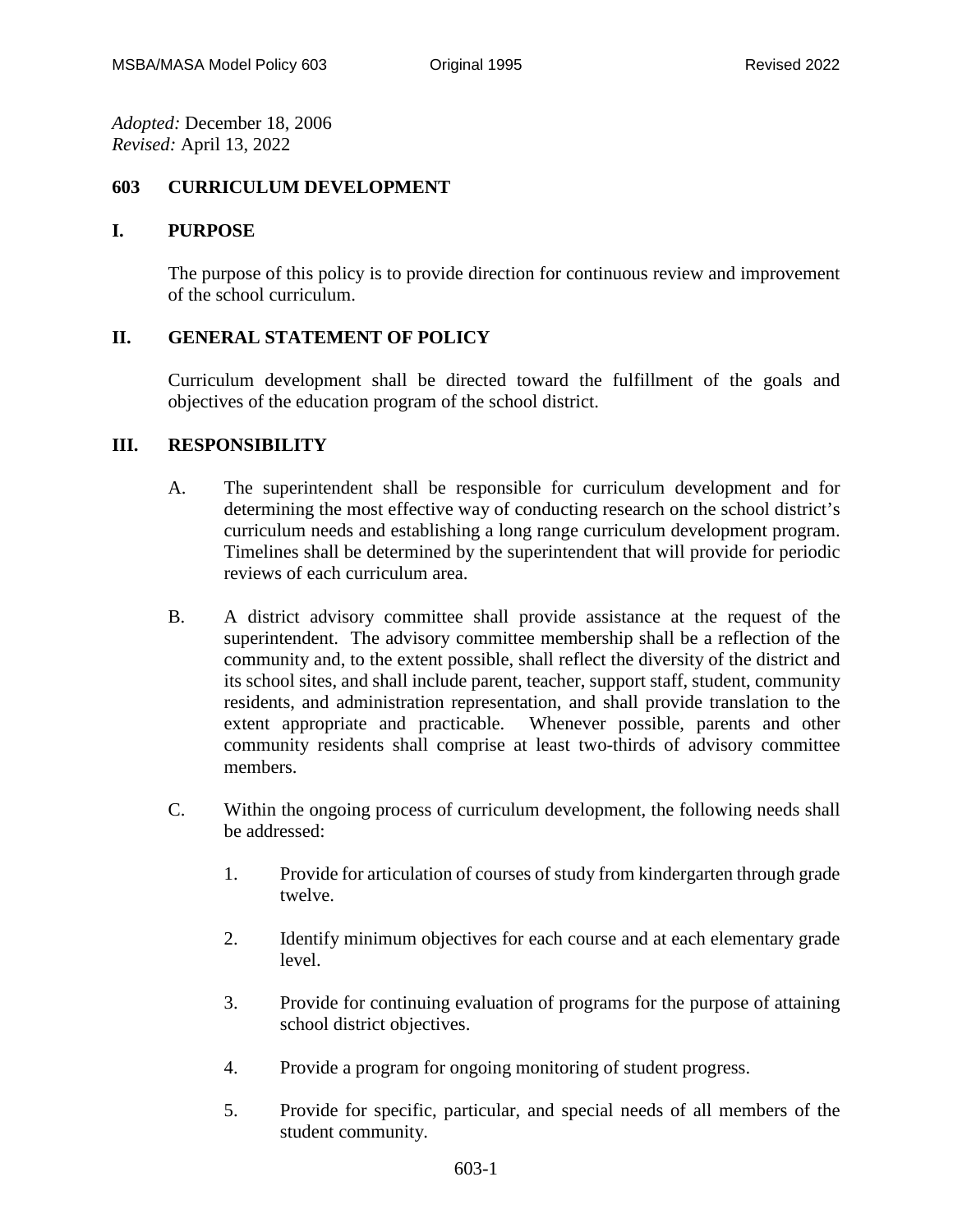- 6. Develop a local literacy plan to have every child reading at or above grade level no later than the end of grade 3, including English learners, and teachers providing comprehensive, scientifically based reading instruction consistent with law.
- 7. Integrate required and elective course standards in the scope and sequence of the district curriculum.
- 8. Meet all applicable requirements of the Minnesota Department of Education and federal law.
- D. Students identified as not reading at grade level by the end of kindergarten, grade 1, and grade 2 must be screened for characteristics of dyslexia. Students in grade 3 or higher who demonstrate a reading difficulty to a classroom teacher must be screened for characteristics of dyslexia, unless a different reason for the reading difficulty has been identified. See Minnesota Statutes section 120B.12, Subd. 2.
- E. Students who do not meet or exceed Minnesota academic standards, as measured by the Minnesota Comprehensive Assessments that are administered during high school, shall be informed that admission to a public school is free and available to any resident under 21 years of age or who meets the requirements of Minnesota Statutes section 120A.20, Subd. 1(c). A student's plan under this section shall continue while the student is enrolled.
- F. The superintendent shall be responsible for keeping the school board informed of all state-mandated curriculum changes, as well as recommended discretionary changes, and for periodically presenting recommended modifications for school board review and approval.
- G. The superintendent shall have discretionary authority to develop guidelines and directives to implement school board policy relating to curriculum development.